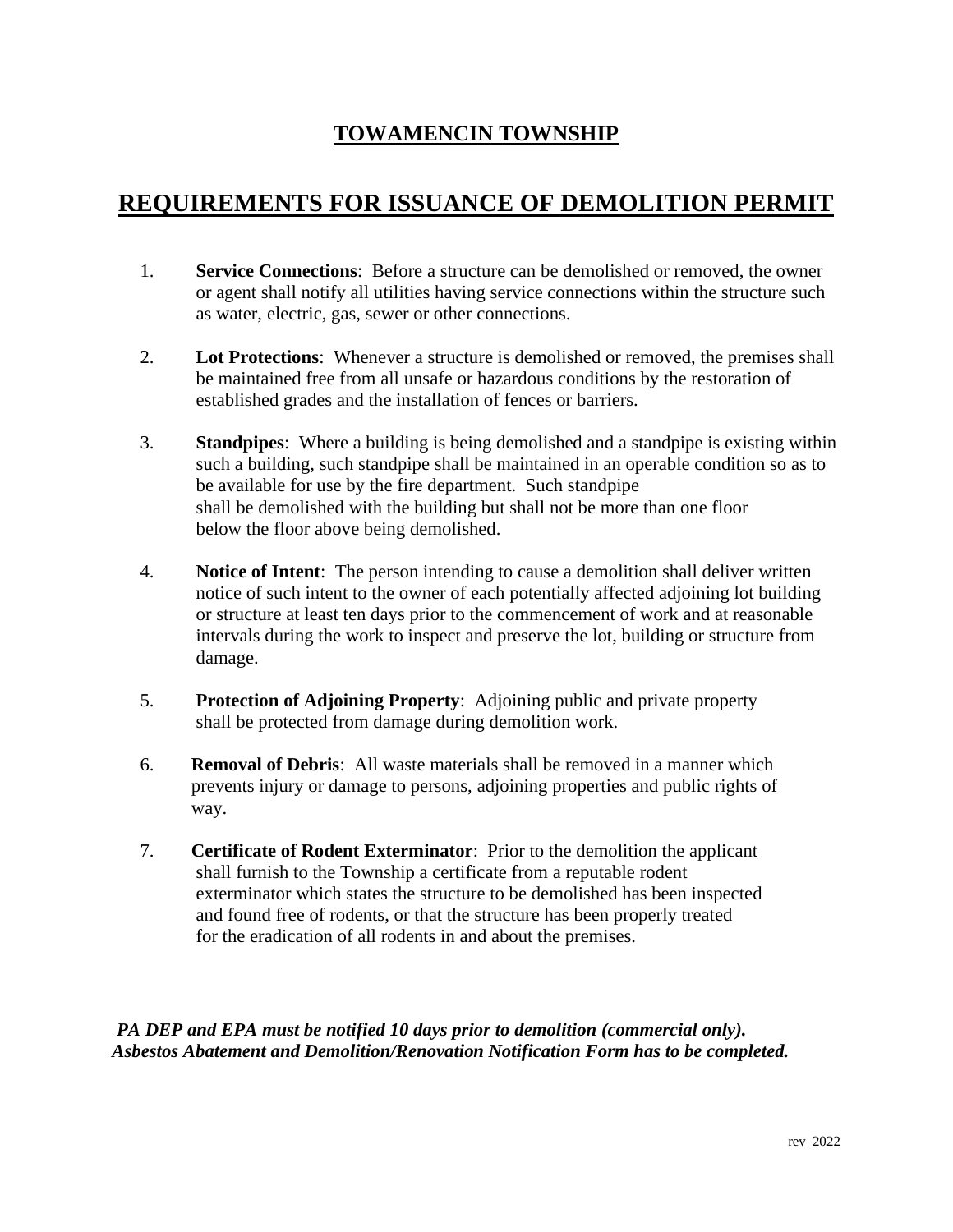#### **TOWAMENCIN TOWNSHIP**

1090 Troxel Rd, Lansdale, PA 19446 Phone: 215-368-7602 Fax: 215-368-7650

# **Application for Demolition Permit**

Questions regarding this application - email [permits@towamencin.org](mailto:permits@towamencin.org)

|                                                                                                                       | <b>I - LOCATION OF PROPERTY</b> |                              |  |  |
|-----------------------------------------------------------------------------------------------------------------------|---------------------------------|------------------------------|--|--|
| <b>II - OWNERSHIP</b>                                                                                                 |                                 |                              |  |  |
| $\underline{\mathbf{III}}$ - <b>IDENTIFICATION</b> – To be completed by all applicants<br><b>OWNER</b>                |                                 |                              |  |  |
|                                                                                                                       |                                 |                              |  |  |
|                                                                                                                       |                                 |                              |  |  |
|                                                                                                                       |                                 |                              |  |  |
|                                                                                                                       |                                 |                              |  |  |
|                                                                                                                       |                                 |                              |  |  |
|                                                                                                                       |                                 |                              |  |  |
| <b>DESIGN</b>                                                                                                         |                                 |                              |  |  |
| PROFESSIONAL                                                                                                          |                                 |                              |  |  |
|                                                                                                                       |                                 |                              |  |  |
| <b>IV - DESCRIPTION &amp; DATE OF DEMOLITION</b><br>HAS DEP PAPERWORK BEEN COMPLETED AND SUBMITTED (COMMERCIAL ONLY)? |                                 |                              |  |  |
| <u>V – UTILITIES</u><br><b>WATER</b>                                                                                  | <b>GAS</b><br><b>ELECTRIC</b>   | <b>SEWER</b><br><b>OTHER</b> |  |  |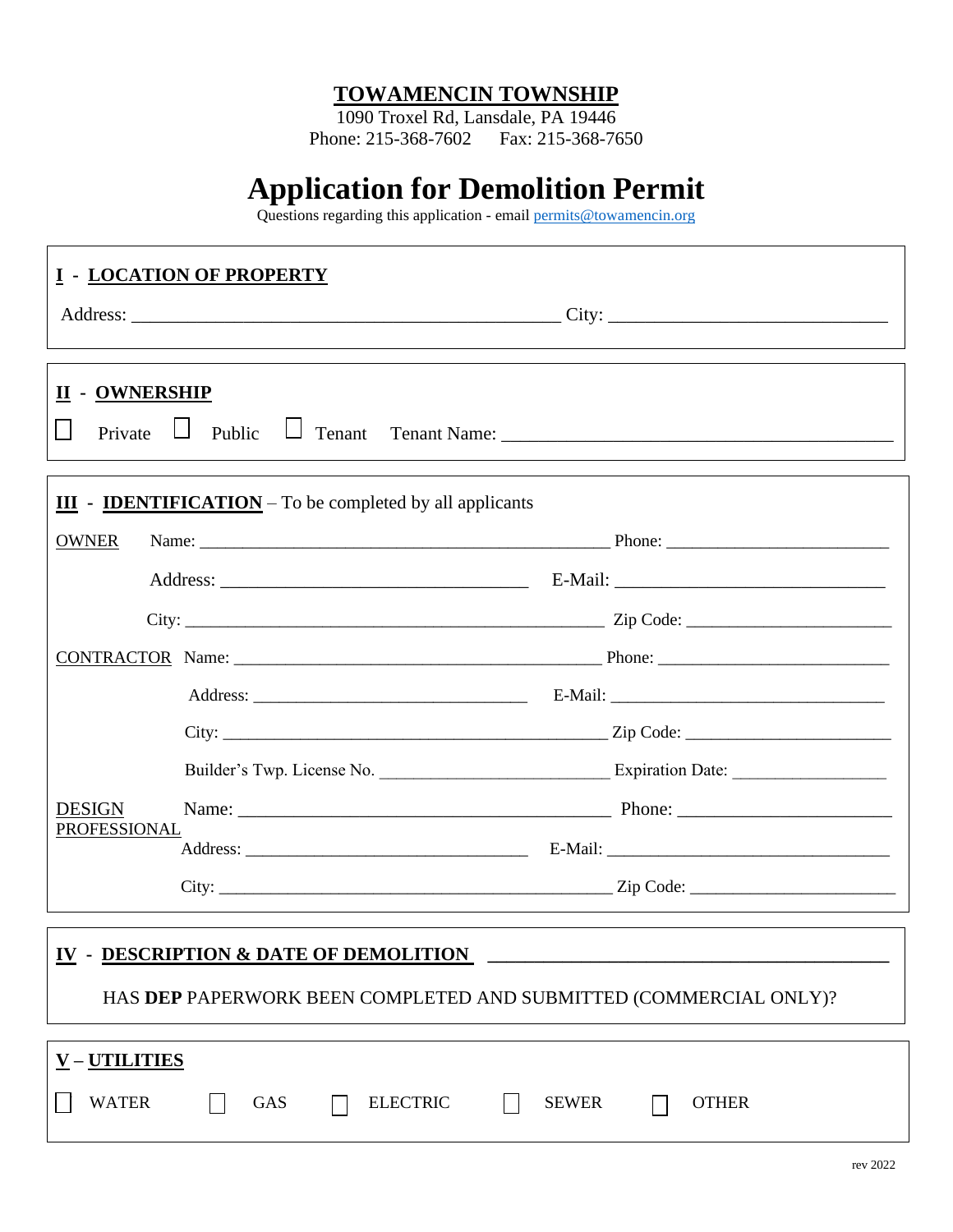| <b>VII - TYPE OF SEWAGE DISPOSAL</b>                                                              | <b>VIII - TYPE OF WATER SUPPLY</b> |  |  |  |  |
|---------------------------------------------------------------------------------------------------|------------------------------------|--|--|--|--|
| Public   Private (septic tank)                                                                    | Private (well)<br>Public           |  |  |  |  |
| Pump System $\Box$ Holding Tank                                                                   |                                    |  |  |  |  |
| IX - DIMENSIONS                                                                                   |                                    |  |  |  |  |
| Number of stories<br>Total square footage of floor area, all floors, based on exterior dimensions |                                    |  |  |  |  |
| Number of rest rooms: Men Women Women Unisex                                                      |                                    |  |  |  |  |
|                                                                                                   |                                    |  |  |  |  |
|                                                                                                   |                                    |  |  |  |  |
| $X - COST$                                                                                        |                                    |  |  |  |  |

| <u> A – CUST</u>                     |                          |
|--------------------------------------|--------------------------|
| Cost of Construction improvements \$ |                          |
| Other costs                          | Total cost of project \$ |

#### *XI - SIGNATURE*

*Deposit of check representing the fee for this application does not constitute approval of or granting of same by Towamencin Township. I hereby certify that the proposed work is authorized by the owner of record and that I have been authorized by the owner to make this application as his agent and we agree to conform to all applicable laws of Towamencin Township.* 

**SIGNATURE OF APPLICANT ADDRESS ADDRESS** 

| DRE! |  |
|------|--|
|      |  |

| $XII - VALIDATION$ (For Department Use Only) |                              |
|----------------------------------------------|------------------------------|
| Permit Number:                               |                              |
|                                              | Title                        |
| Permit Fee: \$<br>Check No.                  | Date: $\qquad \qquad \qquad$ |